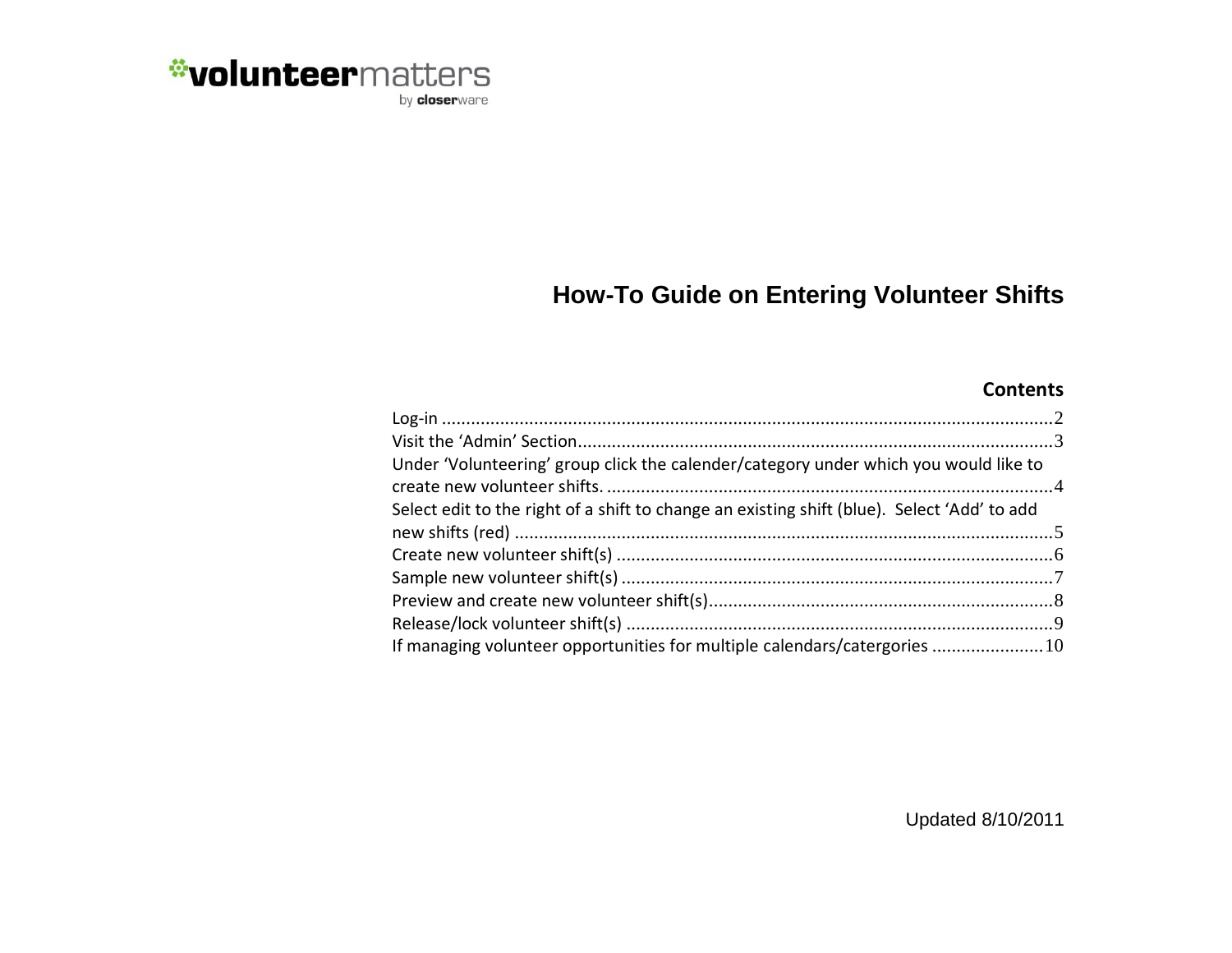by **closer**ware

#### <span id="page-1-0"></span>**Log -in**

| <b><i>d</i></b> volunteermatters<br>volunteer management made easy!<br>VolunteerMatters production Build 20110614.2235<br>6V                                                                                        | Demonstration System | Visit:<br>http://www.volunteermatters.<br>com/customercode (please<br>replace customercode with<br>your unique customer code.                                                                                                                 |
|---------------------------------------------------------------------------------------------------------------------------------------------------------------------------------------------------------------------|----------------------|-----------------------------------------------------------------------------------------------------------------------------------------------------------------------------------------------------------------------------------------------|
| <b>Registered Users:</b><br>Sign In:<br><b>Usemame</b><br>Password<br>Remember Me V<br>Login<br>Forgot your username or password?<br>In Click here to recover your username<br>In Click here to reset your password |                      | If you do not know your<br>customer code please email<br>closerware support.<br>Enter your username and<br>password.<br>If you have not been set up<br>with a username and<br>password, please contact your<br>organization's administrators. |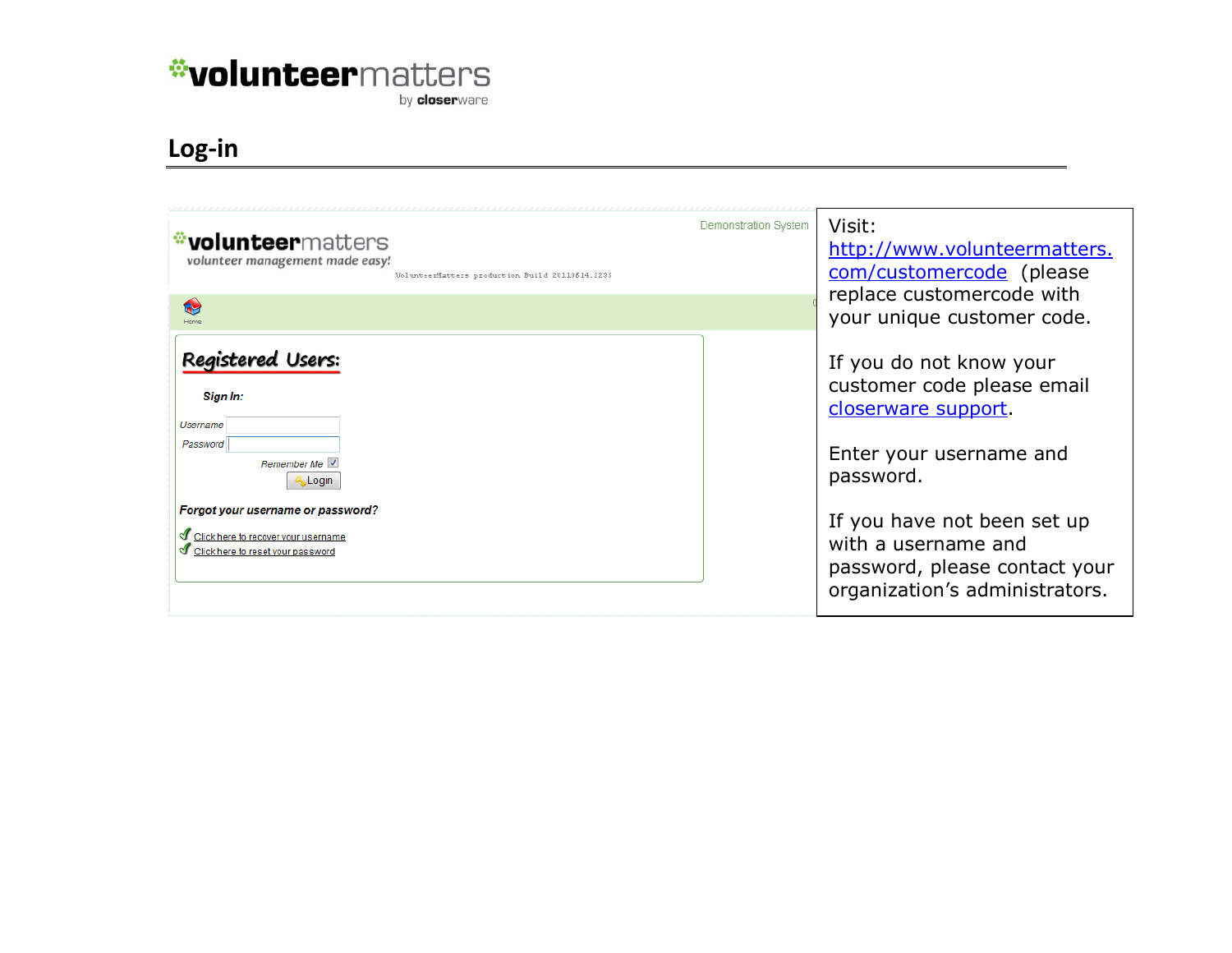

#### <span id="page-2-0"></span>**Visit the 'Admin' Section**

wolunteermatters

volunteer management made easy!

VolunteerMatters production Build 20110514.2235

Demonstration System

(Gloserware Support)

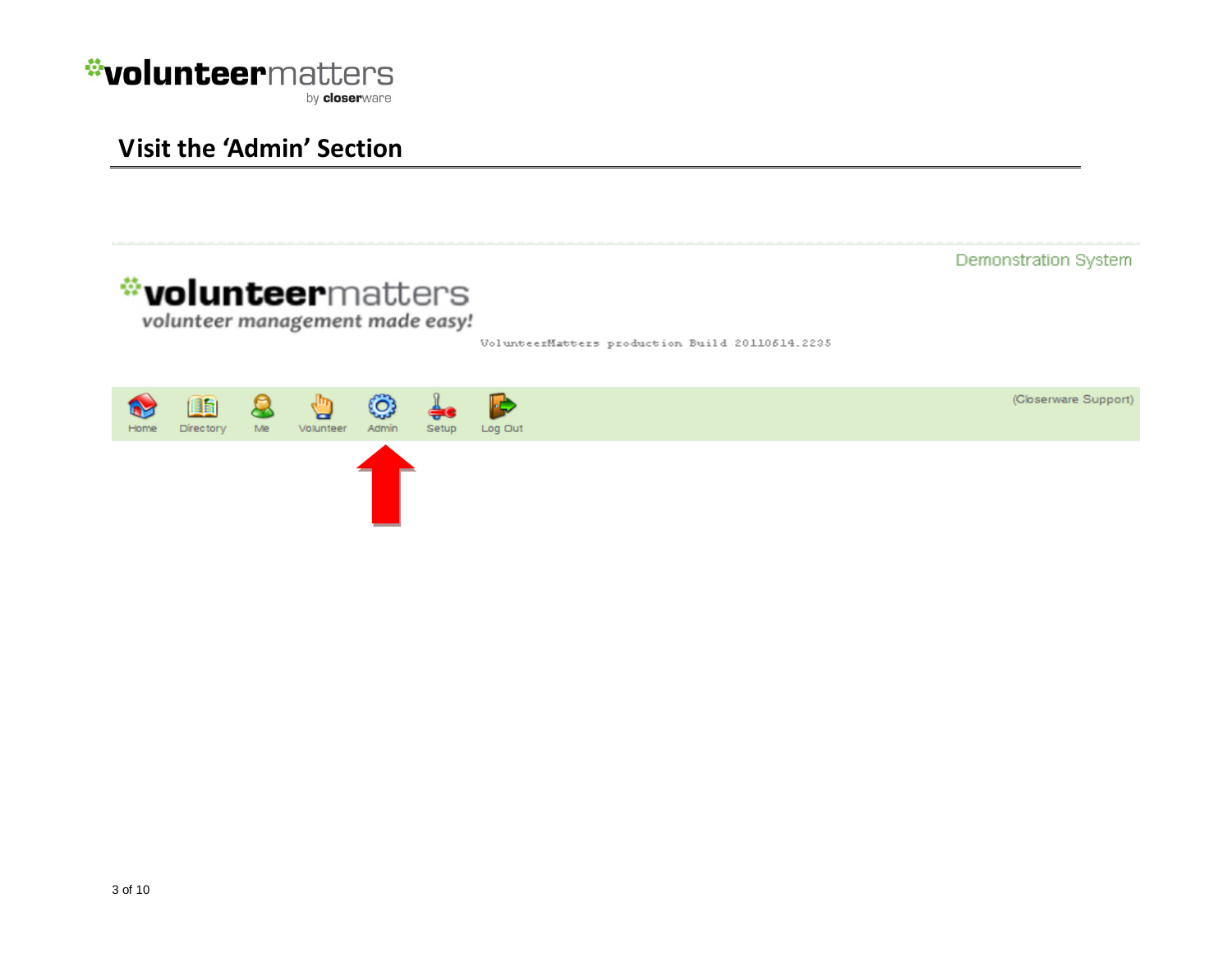

#### <span id="page-3-0"></span>**Under 'Volunteering' group click the calendar/category under which you would like to create new volunteer shifts.**

|            |                                                                                                 |                                                                                                                       | <b>*volunteer</b> matters<br>volunteer management made easy!                                                            |                                                                                                                                                                  |                                                                                                                                  | VolunteerMatters production Build 20110614.2235                                                                                                                    |                                                                                                             |                                                                |                                                                                |                                                                     |                                                                     |                                               | Demonstration System                                                  |
|------------|-------------------------------------------------------------------------------------------------|-----------------------------------------------------------------------------------------------------------------------|-------------------------------------------------------------------------------------------------------------------------|------------------------------------------------------------------------------------------------------------------------------------------------------------------|----------------------------------------------------------------------------------------------------------------------------------|--------------------------------------------------------------------------------------------------------------------------------------------------------------------|-------------------------------------------------------------------------------------------------------------|----------------------------------------------------------------|--------------------------------------------------------------------------------|---------------------------------------------------------------------|---------------------------------------------------------------------|-----------------------------------------------|-----------------------------------------------------------------------|
| 63<br>Home | 旧乱<br>Directory                                                                                 | Me                                                                                                                    | tQ.<br>Volunteer<br>Admin                                                                                               | ŀ¢,<br>Log Out<br>Setup                                                                                                                                          |                                                                                                                                  |                                                                                                                                                                    |                                                                                                             |                                                                |                                                                                |                                                                     |                                                                     |                                               | (Closerware Support)                                                  |
|            | <b>Contacts</b>                                                                                 |                                                                                                                       |                                                                                                                         |                                                                                                                                                                  |                                                                                                                                  |                                                                                                                                                                    |                                                                                                             |                                                                |                                                                                |                                                                     |                                                                     |                                               |                                                                       |
|            | Database                                                                                        | Add                                                                                                                   | <b>Status</b>                                                                                                           | <b>Site Users</b>                                                                                                                                                | Regs Dash                                                                                                                        | Placements                                                                                                                                                         | Reports                                                                                                     |                                                                |                                                                                |                                                                     |                                                                     |                                               |                                                                       |
|            | Communication                                                                                   |                                                                                                                       |                                                                                                                         |                                                                                                                                                                  |                                                                                                                                  |                                                                                                                                                                    |                                                                                                             |                                                                |                                                                                |                                                                     |                                                                     |                                               |                                                                       |
|            |                                                                                                 |                                                                                                                       |                                                                                                                         |                                                                                                                                                                  |                                                                                                                                  |                                                                                                                                                                    |                                                                                                             |                                                                |                                                                                |                                                                     |                                                                     |                                               |                                                                       |
|            | Email                                                                                           | Letters                                                                                                               | Labels                                                                                                                  |                                                                                                                                                                  |                                                                                                                                  |                                                                                                                                                                    |                                                                                                             |                                                                |                                                                                |                                                                     |                                                                     |                                               |                                                                       |
|            | Volunteering                                                                                    |                                                                                                                       |                                                                                                                         |                                                                                                                                                                  |                                                                                                                                  |                                                                                                                                                                    |                                                                                                             |                                                                |                                                                                |                                                                     |                                                                     |                                               |                                                                       |
|            | Volunteer<br>Calendars<br>W<br><b>NNS</b><br>Provisional 8<br>Hour<br>Saturday<br><b>Shifts</b> | <b>RA</b><br><b>NNS</b><br>Saturday<br>Sign In<br>(Actives<br>W<br><b>NNS Active</b><br>Saturday<br>Service<br>Shifts | <b>RA</b><br>Provisional<br>Class<br>Run for<br>Heapta Kids<br><b>NNS Active</b><br>Weekday<br>Service<br><b>Shifts</b> | <b>RA</b><br>Home Run<br>for Healthy<br>Project/Home Kids -Service<br>Shift - Active<br><b>Succe</b><br><b>NRSFirst</b><br>Tuesday<br>Work Night<br>Provisionals | Ø<br>Done in a<br>Day<br>(formerly<br>Community<br><b>RA</b><br><b>Fall Formal</b><br>Event<br>(Provisional<br>Special<br>Event) | <b>RA</b><br>Service Shift<br>-Done in a<br>Day<br>(formerly<br>Corporativ<br>Spring<br>Formal Event Closing Shift Run Shifts<br>(Provisional<br>Special<br>Event) | <b>RA</b><br><b>NNS</b><br>Summer<br>Concentrated (Provisional<br>Provisionals<br>E<br>NNS 2 Hour KITK-Home | <b>RA</b><br><b>NNS Fall</b><br><b>Bag Day</b><br>Special<br>K | $\mathbb{Z}$<br>SetUp<br>(Provisional<br>special<br>W<br>October<br><b>GMM</b> | Ø<br>Holiday Sale Holiday Sale<br>(Provisional<br>special<br>event) | <b>BE</b><br>Spring Bag<br>Day<br>(Provisional<br>special<br>event) | <b>RA</b><br><b>NNS</b><br>Weekday<br>Sign In | Ø<br><b>NNS</b><br>Provisional 5<br>hour<br>Saturday<br><b>Shifts</b> |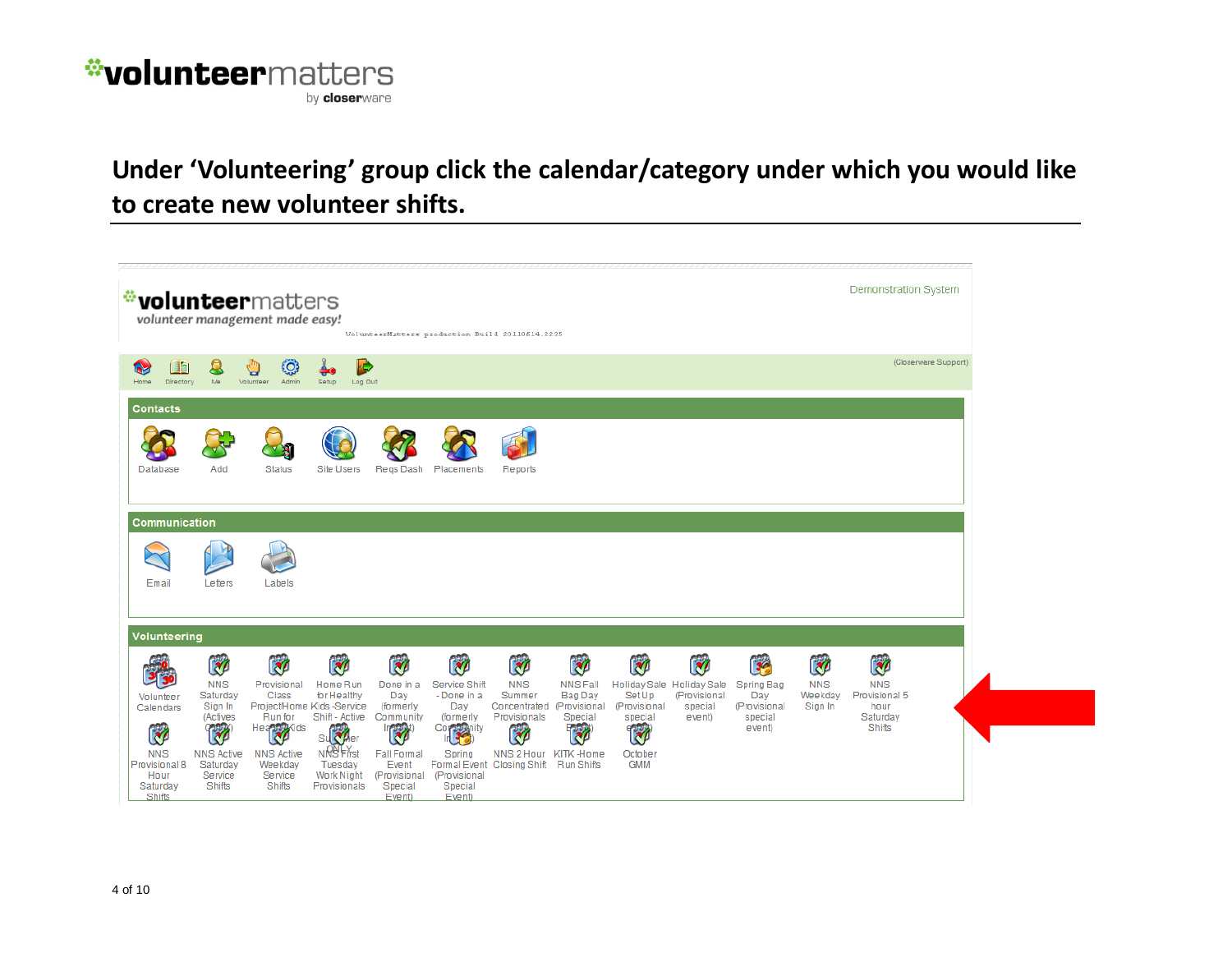by closerware

#### <span id="page-4-0"></span>**Select edit to the right of a shift to change an existing shift (blue). Select 'Add' to add new shifts (red)**

|                                                                                    |                                        | <i><b>volunteer</b>matters</i>                                                                                              |                                                                                                                                                                                 |                                                                                     |                                                                                                                                                             |                       |                 |                             | Demonstration System                                                                                                        |  |  |
|------------------------------------------------------------------------------------|----------------------------------------|-----------------------------------------------------------------------------------------------------------------------------|---------------------------------------------------------------------------------------------------------------------------------------------------------------------------------|-------------------------------------------------------------------------------------|-------------------------------------------------------------------------------------------------------------------------------------------------------------|-----------------------|-----------------|-----------------------------|-----------------------------------------------------------------------------------------------------------------------------|--|--|
| volunteer management made easy!<br>VolunteerMatters production Build 20110614.2235 |                                        |                                                                                                                             |                                                                                                                                                                                 |                                                                                     |                                                                                                                                                             |                       |                 |                             | This screen will list all of the current<br>shifts scheduled for the                                                        |  |  |
| ۵y<br>Home<br><b>Volunteering</b><br>Б,<br>Volunteer                               | 旧制<br>Directory<br>l v<br>NNS Saturday | Ю<br>Me<br>Volunteer<br>Admin<br>œ,<br>V                                                                                    | ×.<br>Setup<br>Log Out<br>સ્ત્રિ<br>l.<br>N.<br>Provisional Home Run for Done in a Day Service Shift - NNS Summer NNS Fall Bag Holiday Sale Holiday Sale Spring Bag NNS Weekday | le.                                                                                 | સ્ત્રિ                                                                                                                                                      |                       | $\mathbf{R}$    | $\mathcal{S}$<br><b>NNS</b> | calendar/category you chose in the<br>previous step. By default, it is<br>organized by date and time.                       |  |  |
| Calendars                                                                          | Sign In<br><i>(Actives</i><br>DNLY)    | Class<br>Healthy Kids<br>Project/Home -Service Shift<br>Run for<br>- Active and<br>Healthy Kids<br>Sustainer<br><b>ONLY</b> | (formerly<br>Done in a Day Concentrated<br>(formerly<br>Community<br>Impact)<br>Community<br>Impact)<br>Event<br>(Provisional<br>Special Event)                                 | Day<br>Special Event) special event)<br>$\ddot{\bm{x}}$<br>Closing Shift Run Shifts | Set Up<br>(Provisional<br>Provisionals (Provisional (Provisional special event) (Provisional<br>Ø<br>l v<br>Spring Formal NNS 2 Hour KITK -Home October GMM | Dav<br>special event) | Sign In         | Provisional 5<br>Shifts     | hour Saturday Hour Saturday Service Shifts Service Shifts<br>(Provisional<br>Night<br>Shifts<br>Provisionals Special Event) |  |  |
|                                                                                    | <b>Volunteer Shifts</b>                |                                                                                                                             |                                                                                                                                                                                 |                                                                                     |                                                                                                                                                             |                       |                 |                             |                                                                                                                             |  |  |
|                                                                                    |                                        |                                                                                                                             | Calendar: Done in a Day (formerly Community Impact) (Active)                                                                                                                    |                                                                                     |                                                                                                                                                             |                       |                 |                             |                                                                                                                             |  |  |
|                                                                                    |                                        |                                                                                                                             |                                                                                                                                                                                 |                                                                                     |                                                                                                                                                             |                       |                 |                             | Lock In Period: 7 Days. Lock Out Period: 1 Day                                                                              |  |  |
| €                                                                                  | G                                      | G<br>ГQ                                                                                                                     |                                                                                                                                                                                 |                                                                                     |                                                                                                                                                             |                       |                 |                             |                                                                                                                             |  |  |
| add                                                                                | edit                                   | delete<br>lock                                                                                                              | release                                                                                                                                                                         |                                                                                     |                                                                                                                                                             |                       |                 |                             |                                                                                                                             |  |  |
| $\alpha: \boxed{2}$                                                                | Default View                           | first previous next last 37 total record(s) found. Page 1 of 2                                                              | $\blacktriangledown$<br>refresh edit new                                                                                                                                        |                                                                                     |                                                                                                                                                             |                       |                 |                             | Results per Page 25 ▼                                                                                                       |  |  |
|                                                                                    | MГ                                     | Calendar                                                                                                                    | <b>Shift</b>                                                                                                                                                                    | <b>Status</b>                                                                       | <b>Date</b>                                                                                                                                                 | <b>Start Time</b>     | <b>End Time</b> | <b>Max Slots</b>            | <b>Assigned Count</b>                                                                                                       |  |  |
|                                                                                    | $\overline{\phantom{a}}$               | Done in a Day<br>(formerly Community<br>Impact)                                                                             | <b>DIAD Placement Shift for</b><br><b>HRHK</b>                                                                                                                                  | Released                                                                            | 2010-10-08                                                                                                                                                  | 8:00 AM               | 12:00 PM        | 20                          | $\triangle$ edit<br><b>Assignments</b><br>1                                                                                 |  |  |
| $\overline{2}$                                                                     |                                        | Done in a Day<br>(formerly Community)<br>Impact)                                                                            | <b>DIAD Placement Shift for</b><br><b>HRHK</b>                                                                                                                                  | Released                                                                            | 2010-10-08                                                                                                                                                  | 11:00 AM              | 3:00 PM         | 20                          | $\mathbf{1}$<br>edit<br><b>Assignments</b>                                                                                  |  |  |
| з                                                                                  | $\mathbb{R}^n$                         | Done in a Day<br>(formerly Community)<br>Impact)                                                                            | Let There Be Mom Birthday<br>Party                                                                                                                                              | Released                                                                            | 2010-10-09                                                                                                                                                  | 9:30 AM               | 12:00 PM        | $\overline{2}$              | $\mathbf{1}$<br>edit Assignments                                                                                            |  |  |
|                                                                                    | $\Box$                                 | Done in a Day<br>(formerly Community<br>Impact)                                                                             | <b>DIAD Placement Shift for</b><br><b>HRHK</b>                                                                                                                                  | Released                                                                            | 2010-10-09                                                                                                                                                  | 9:30 AM               | 1:30 PM         | 6                           | 5<br><b>Pedit Replanants</b>                                                                                                |  |  |
| 5                                                                                  |                                        | Done in a Day<br>(formerly Community<br>Impact)                                                                             | <b>DIAD Placement Shift for</b><br><b>HRHK</b>                                                                                                                                  | Released                                                                            | 2010-10-09                                                                                                                                                  | 12:30 PM              | 4:30 PM         | 20                          | edit Assignments<br>$\mathbf{1}$                                                                                            |  |  |
| 6                                                                                  |                                        | Done in a Day<br>(formerly Community                                                                                        | Lungs for Life Poster<br><b>Distribution</b>                                                                                                                                    | Released                                                                            | 2010-10-11                                                                                                                                                  | 5:00 PM               | 6:00 PM         | 19                          | edi <sup>1</sup> Assignments<br>$\mathbf{1}$                                                                                |  |  |
|                                                                                    |                                        |                                                                                                                             |                                                                                                                                                                                 |                                                                                     |                                                                                                                                                             |                       |                 |                             |                                                                                                                             |  |  |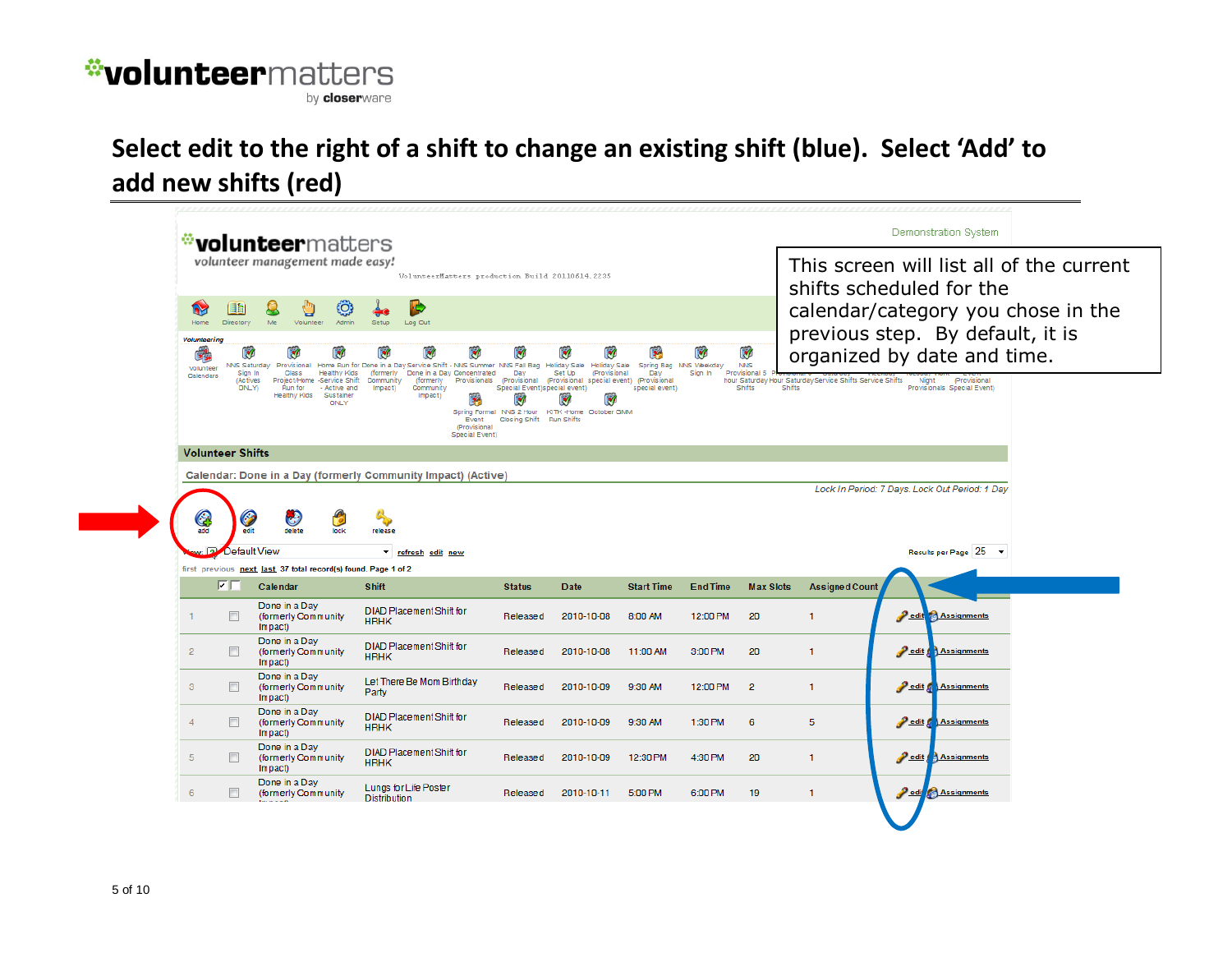by **closer**ware

#### <span id="page-5-0"></span>**Create new volunteer shift(s)**

| <b>Create Calendar Shift(s)</b>                                                          |                                                                                                                                                                                                              |
|------------------------------------------------------------------------------------------|--------------------------------------------------------------------------------------------------------------------------------------------------------------------------------------------------------------|
| <b>Add New Shift(s)</b>                                                                  | This is the 'Add New Shifts' screen.                                                                                                                                                                         |
| Calendar Done in a Day (formerly Community Impact)<br>* Name<br><b>Description</b>       | Fill in all of the boxes with event data.                                                                                                                                                                    |
|                                                                                          | Pay attention to the date and time<br>formats required by the system<br>(Clicking the calendar icon and use<br>the built-in selector with insert the                                                         |
| 亜<br>* Shift End Date<br>* Shift Start Date<br>*Days of Week Sun Mon Tue Wed Thu Fri Sat | proper date format. Clicking the<br>'now' icon on times will illustrate the                                                                                                                                  |
| $\bigcirc$ now<br>* Start Time<br>$\bigcirc$ now<br>* End Time                           | required time format HH:MM AM)                                                                                                                                                                               |
| * Max Slots 0<br>* Status Locked                                                         | For the 'Shift Status' it is a good idea<br>to mark as "Locked" during this<br>process, so you don't release an                                                                                              |
| <b>R</b> Preview<br><b>C</b> Cancel                                                      | event in error too early.                                                                                                                                                                                    |
|                                                                                          | When you have finished entering all<br>of the data and marked the event's<br>status, click on the "preview" button.<br>This will allow you to review the data<br>prior to uploading it onto the<br>calendar. |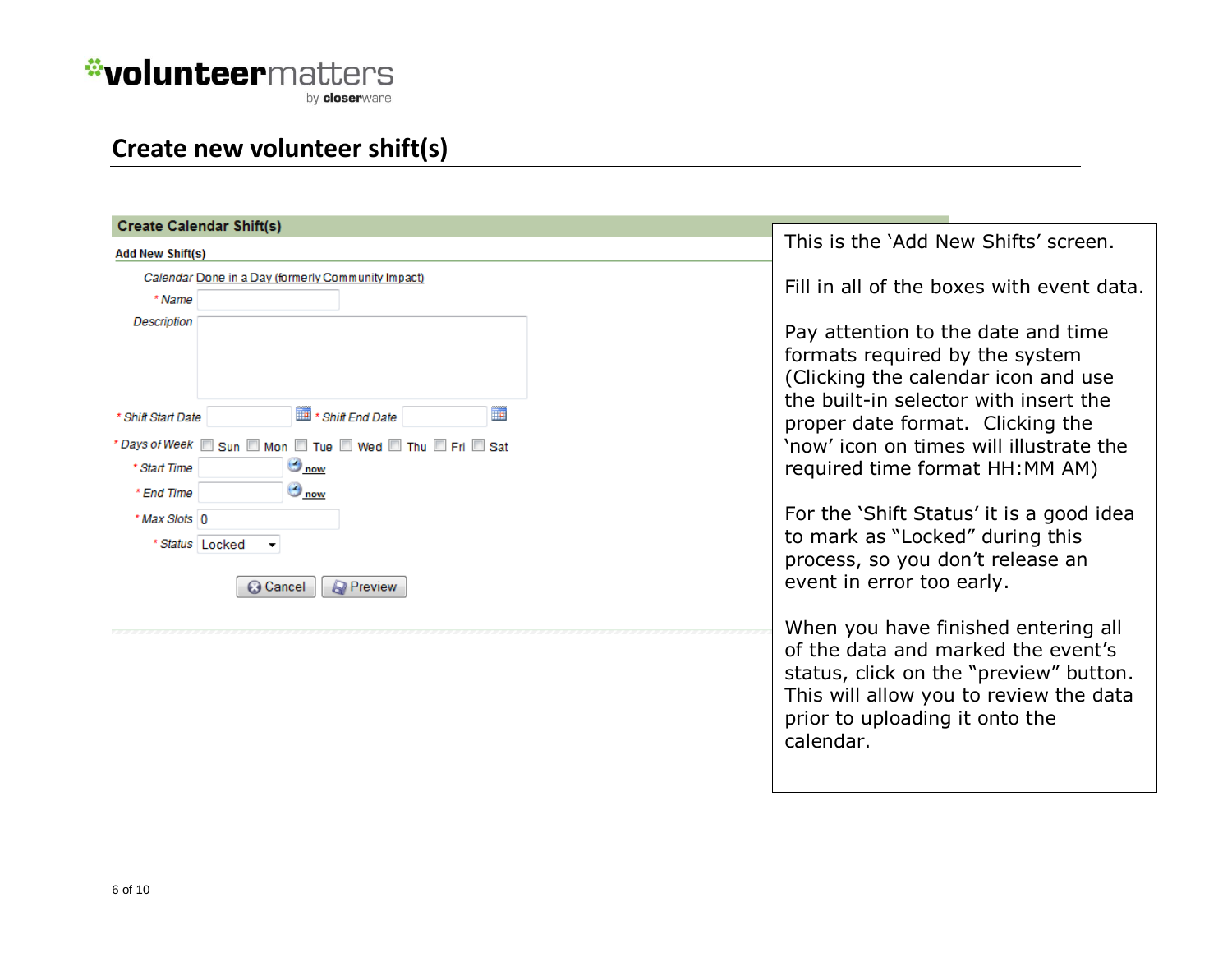by **closer**ware

### <span id="page-6-0"></span>**Sample new volunteer shift(s)**

|                                                | <b>Create Calendar Shift(s)</b>                                                                                                                                                                                                         | The name of the shift appears in the<br>calendar/category listing. It should                                                                                                            |  |  |
|------------------------------------------------|-----------------------------------------------------------------------------------------------------------------------------------------------------------------------------------------------------------------------------------------|-----------------------------------------------------------------------------------------------------------------------------------------------------------------------------------------|--|--|
| <b>Add New Shift(s)</b>                        |                                                                                                                                                                                                                                         |                                                                                                                                                                                         |  |  |
|                                                | Calendar Done in a Day (formerly Community Impact)                                                                                                                                                                                      | be descriptive but as brief as<br>possible.                                                                                                                                             |  |  |
|                                                | * Name Sample Volunteer Shift                                                                                                                                                                                                           |                                                                                                                                                                                         |  |  |
| Description                                    | description for a volunteer shift to<br>illustrate the process for creating new<br>shifts. This is a sample description<br>틔<br>for a volunteer shift to illustrate the<br>process for creating new shifts.<br>$\overline{\phantom{a}}$ | The description of the shift appears<br>when a volunteer clicks on the shift<br>for more detail.<br>The shift start and ends dates are for<br>the period this shift will recur. If this |  |  |
| * Shift Start Date 2011-01-01                  | <b>THE</b><br># * Shift End Date 2011-01-31                                                                                                                                                                                             | shift is for a single day, you may                                                                                                                                                      |  |  |
| * Start Time 10:00 AM<br>* End Time   02:00 PM | *Days of Week Sun V Mon Tue V Wed Thu V Fri Sat<br>$\bigcirc$ now<br>$\frac{1}{2}$ now                                                                                                                                                  | enter the same date. In this<br>example, these are shifts being<br>created for the month of January in<br>2011.                                                                         |  |  |
| * Max Slots 4                                  |                                                                                                                                                                                                                                         | Check the days of the week this shift                                                                                                                                                   |  |  |
|                                                | * Status   Locked<br><b>Preview</b><br>tancel ⊗                                                                                                                                                                                         | will occur. In this example this shift<br>is on all Mondays, Wednesdays, and<br>Fridays for the month.                                                                                  |  |  |
|                                                |                                                                                                                                                                                                                                         | The max slots are the total number of<br>people you need for this shift.                                                                                                                |  |  |
|                                                |                                                                                                                                                                                                                                         | Shifts with a locked status can be<br>viewed by volunteers but cannot be<br>signed up for. Shifts with a released<br>status are available for sign-ups.                                 |  |  |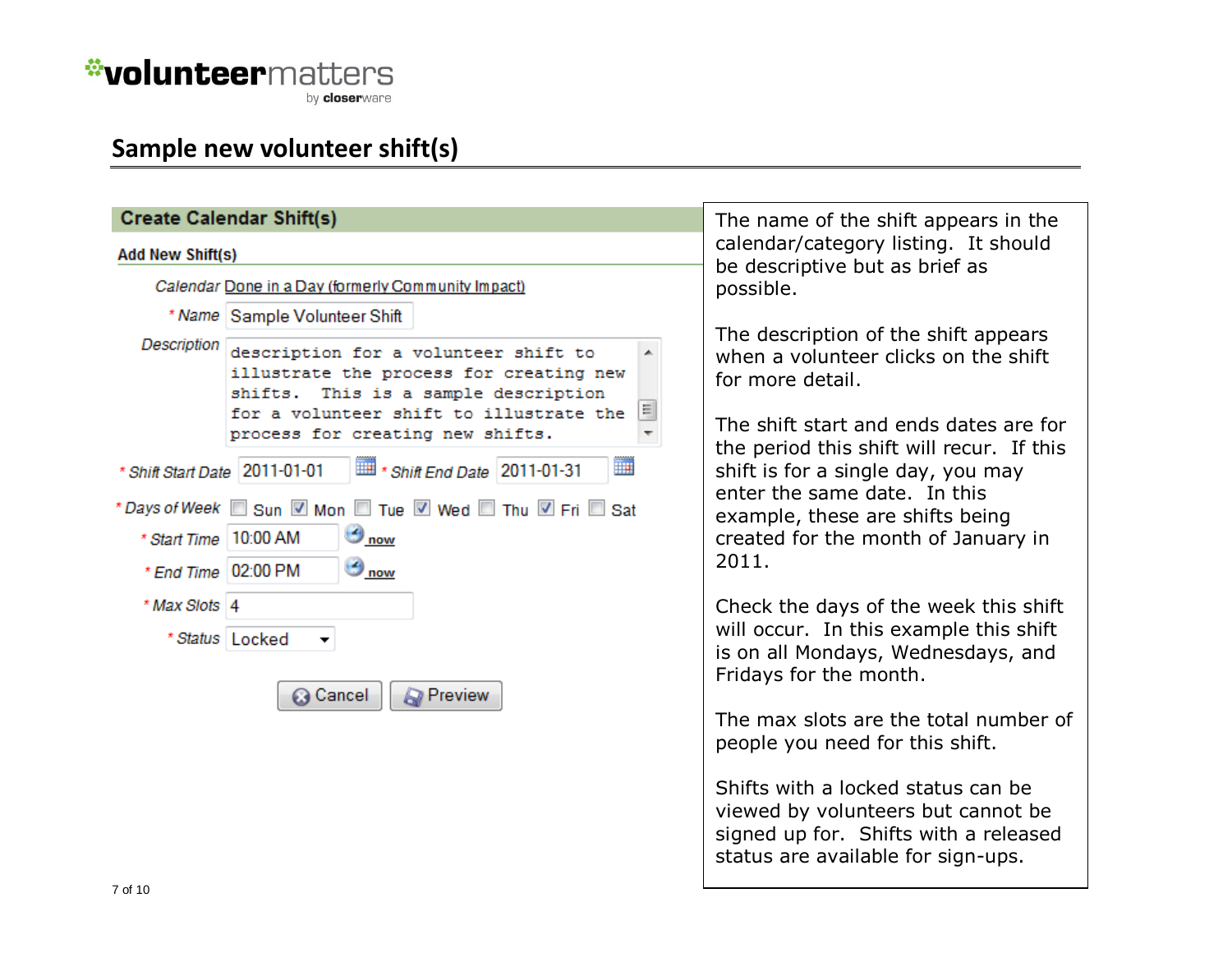by **closer**ware

#### <span id="page-7-0"></span>**Preview and create new volunteer shift(s)**

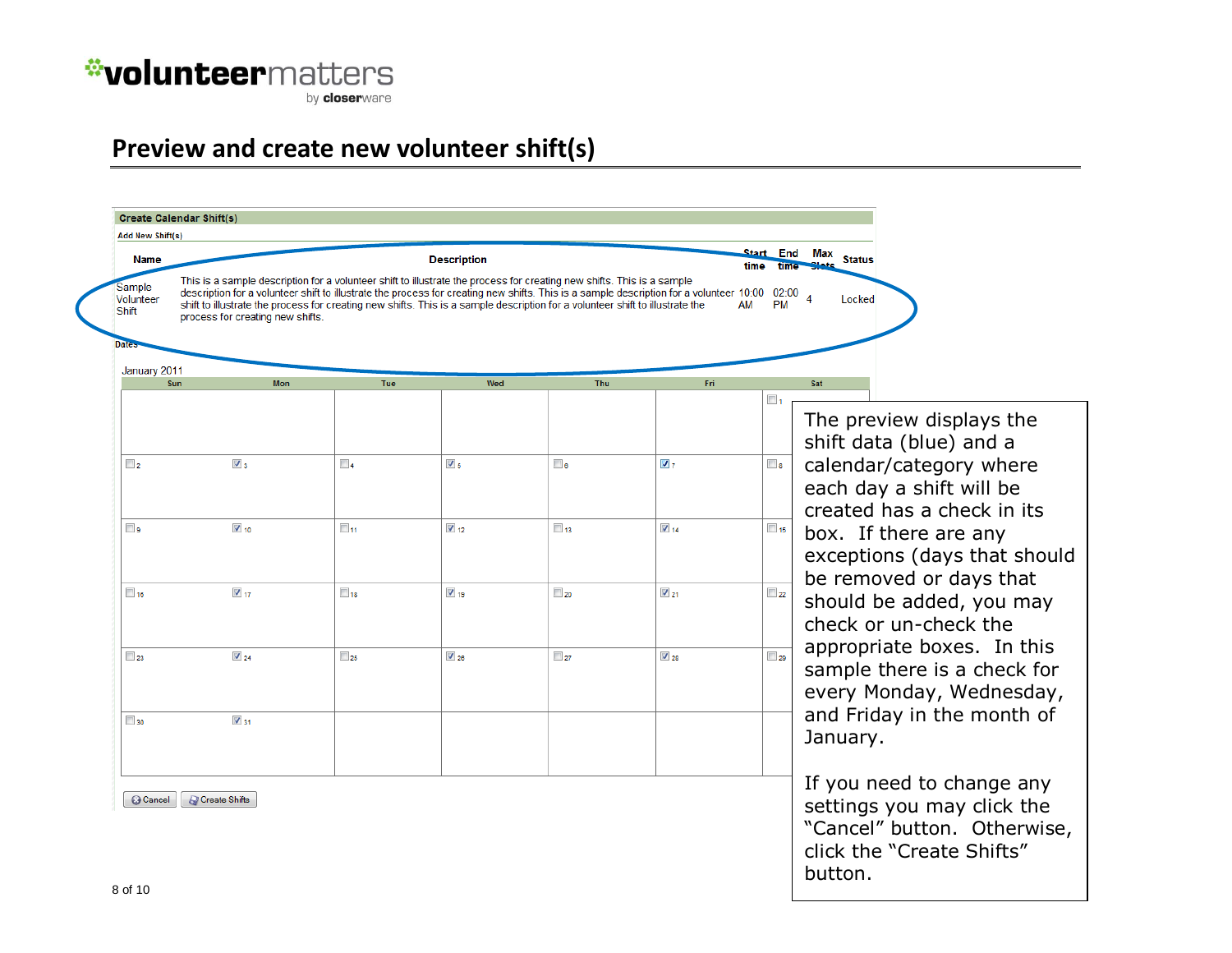by **closer**ware

#### <span id="page-8-0"></span>**Release/lock volunteer shift(s)**



Once you have the volunteer shift data loaded, you can "Release" the volunteer opportunity, which allows contacts to sign up via the Contact Volunteer Calendar/Category. If the volunteer shift data is not complete you can keep the volunteer opportunity "Locked". To change a single shift's status (from locked to release or vice versa) click 'Edit' to the right of its listing (red). To change multiple shift statuses at once, place a checkmark in the box to the left of each shit (blue) and click the 'Lock' or 'Release' icon (green) whichever is appropriate.

**NOTE: Once contacts have signed up for an event you cannot change the event's date start time or end time. Do not release volunteer opportunities until they have confirmed and complete information.**